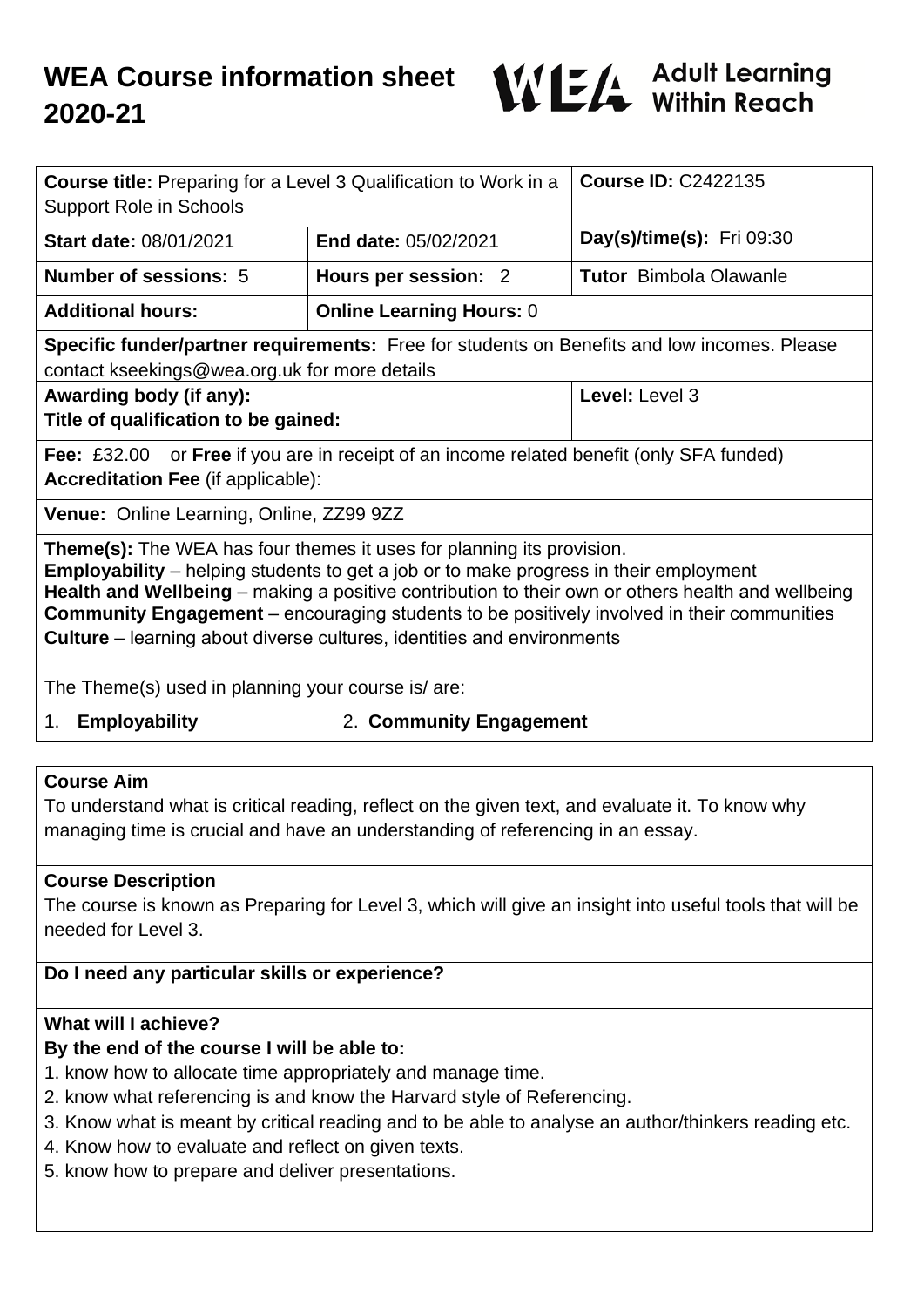## **What teaching methods will be used and will there be work outside of the class?**

- The WEA's digital learning platform, Canvas will be used to provide resources or to support lessons, enable assessment, provide learner feedback and for other activities for individuals away from the course. If you want to understand more about our digital learning platform please visit: http://bit.ly/WEAonline

- Most of your learning will take place in your class, but one or two sessions will be online using WEA's digital learning platform, Canvas, working by yourself or engaging with other students. If you want to understand more about our digital learning platform please visit: http://bit.ly/WEAonline

- The WEA tutor will use a range of different teaching and learning methods and encourage you and the group to be actively involved in your learning
- You may be asked to undertake additional work in your own time to support your learning
- You will be expected to carry out a range of activities in your own time

## **What kind of feedback can I expect from the tutor?**

- You will be able to keep a record of your progress and achievement using photos, audio, text or documents uploaded into the WEA's digital learning platform, WEA Canvas.

- Your tutor will provide written, text and audio feedback recorded in WEA Canvas, WEA's digital learning platform.

- You will be able to keep a digital portfolio of your work on WEA's digital learning platform, Canvas.

- A range of informal activities will be used by the tutor to see what you are learning which may include quizzes, question and answer, small projects and discussion

- You will have opportunities to discuss your progress with your tutor
- You will be encouraged to share your work with the group and discuss your learning
- You will be encouraged to consider other students work and give your opinions and suggestions
- A file of work will be kept which will help to record your progress

- There will be a number of tasks appropriate to your course such as written work, creating art or craft, video, photography or small projects. Some of these may be marked to help you progress

# **What else do I need to know? Is there anything I need to bring?**

- What you need: You will need an internet connection, speakers, a microphone and a webcam so that you can use our video learning platform, Zoom. If you'd like to understand more Zoom please visit: http://bit.ly/ZoomSpec

- You will also need access to the internet outside of your sessions. You could do this using a smart phone, tablet, laptop or a desktop computer (at home or through a library etc.).

- You will need a personal email address to join the WEA's digital learning platform, Canvas so that you can receive resources, record your progress and achievement and to work with others and share ideas. If you want to understand more about our digital learning platform please visit: http://bit.ly/WEAonline

- It would be helpful if you had access to the internet (Mobile phone, tablet or computer at home or through a library etc.)

- Laptops, zoom, and canvas platform, internets, notepads, pens, comfortable working space and environment, chair and table, and other personal learning materials.

## **Pre-course work, reading and information sources**

- Pre-course reading is required: resources will be made available to you using the WEA's digital learning platform, Canvas: http://bit.ly/WEAonline

- You will have access to course resources and links to wider learning through the WEA's digital learning platform, Canvas: http://bit.ly/WEAonline